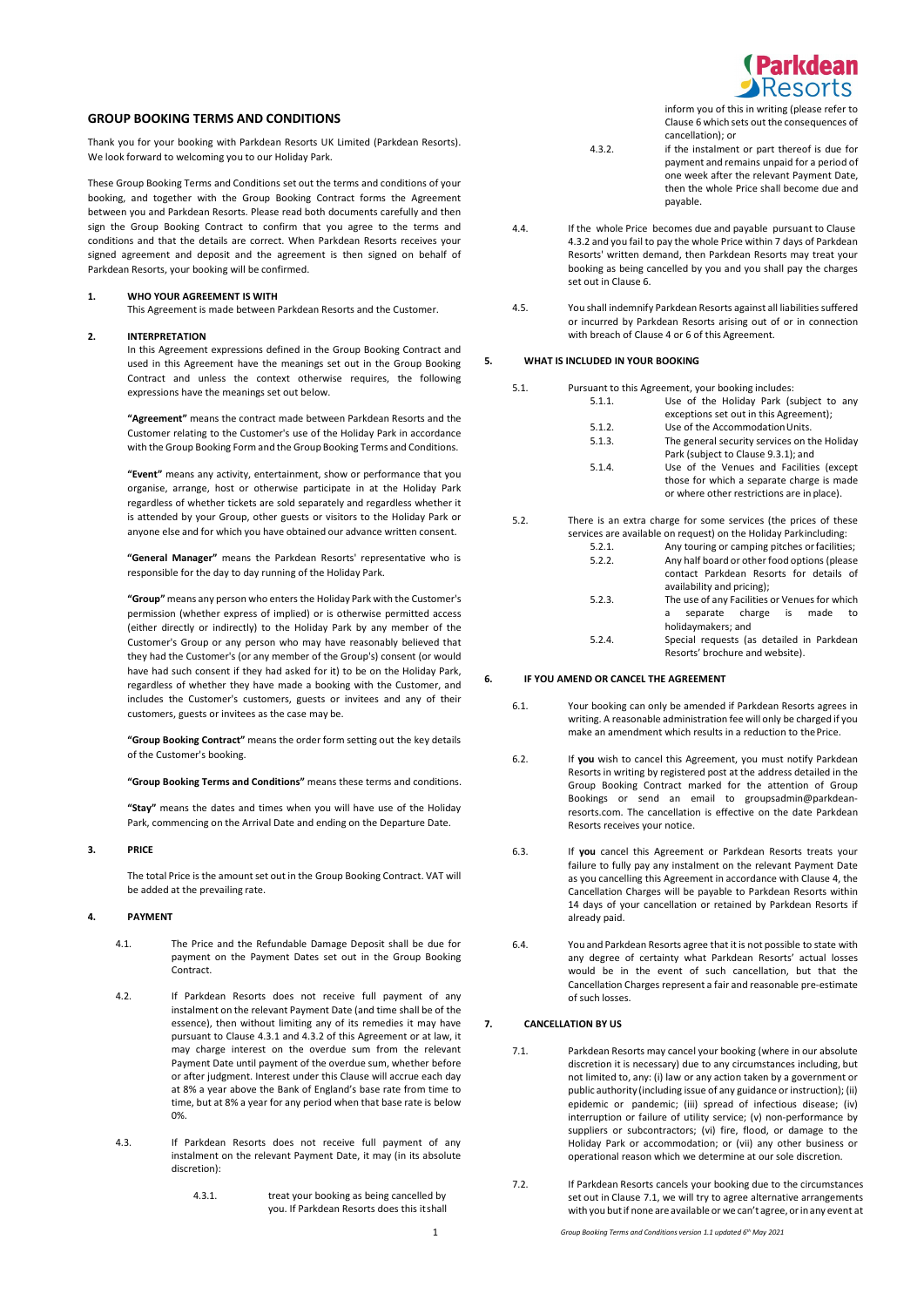

your option, Parkdean Resorts will refund to you the money you have paid (or where you have made another booking with us, apply any money you have paid us against any other booking) less any unavoidable and reasonable expenses we have incurred in preparation for the Event. Parkdean Resorts will not be liable to you for any other sum resulting from the cancellation of this Agreement pursuant to this Clause 7.

## **8. REFUNDABLE DAMAGE DEPOSIT**

- 8.1. You must pay Parkdean Resorts the Refundable Damage Deposit in accordance with the Payment Date Schedule set out in the Group Booking Contract.
- 8.2. You are responsible for the behaviour of the members of your Group. If they cause or contribute to damage to the Holiday Park or any of Parkdean Resorts' facilities or accommodation or Parkdean Resorts has to compensate holiday home owners or other guests in any way because of the actions of your Group, Parkdean Resorts will be entitled to deduct the cost of the damage and/or compensation from the Refundable Damage Deposit (in addition to any other remedies available to Parkdean Resorts whether under this Agreement or at law). Please note that accommodation should be left clean and tidy at the end of your Stay. If the amount of the Refundable Damage Deposit is insufficient to cover the cost of the damage, you will be liable for additional costs.
- 8.3. As soon as possible after your Departure Date and in any event no later than 21 days after your Departure Date, the General Manager will send you a report detailing any damage caused or contributed to by you or your Group. The Refundable Damage Deposit (less any deductions for damage and/or compensation) will be repaid to you no later than 21 days after your Departure Date.

### **9. YOUR OBLIGATIONS**

- 9.1. You agree to comply with and to ensure that your Group, your employees, workers, agents, consultants, contractors, subcontractors and suppliers comply with any policies, procedures or rules relating to the Holiday Park that are in force from time to time.
- 9.2. You agree not to use the Holiday Park for any purpose other than the Event and any other purpose that you have notified to Parkdean Resorts in writing in advance and Parkdean Resorts has provided its prior written consent, and not to use the Holiday Park for any illegal or immoral purpose.
- 9.3. You agree to (and where relevant pay the costs of): 9.3.1. arranging for such additional suitably qualified and accredited security officers that Parkdean Resorts requires (the number of security officer, hours of attendance and any other requirements shall be notified to you by Parkdean Resorts) to be present at any Event;
	- 9.3.2. where necessary (or where otherwise required by Parkdean Resorts), notify the local police service about any Event and make such arrangements for policing of such Event to take place as either we or the local police service may reasonably require and to provide evidence to us that such arrangements have been made if we ask for that evidence; and
	- 9.3.3. arranging for such suitably trained and accredited medical staff to be present at any Event as Parkdean Resorts may require (the number of medical staff, hours of attendance and any other requirements shall be notified to you by Parkdean Resorts).
- 9.4. You agree not to allow anyone who you know or suspect to be on the Sex Offenders register (compiled under the Sex Offenders Act 1997) to access the Holiday Park or attend any Event and you shall make suitable enquiries of your Group and your employees, agents, consultants, contractors, subcontractors and suppliers.
- 9.5. You will ensure that any equipment which you bring onto the Holiday Park is in good working order and properly

maintained, has passed all relevant electrical checks and will be used in accordance with all applicable laws.

- 9.6. You will obtain and keep in full force and effect at all times during the period that this Agreement lasts a policy or policies of insurance covering public liability for injury to persons or property with a policy limit of not less than £5,000,000 per Event and provide evidence of such insurance to us on request.
- 9.7. You agree to comply with and to ensure that your Group, your employees, agents, consultants, contractors subcontractors and suppliers, and anyone otherwise involved with any of the Events complies with the reasonable directions of any member of our team on the Holiday Park concerning the management of the Event including traffic management and the parking loading and unloading of vehicles and disposal of rubbish.
- 9.8. At the end of any Event you agree to leave any parts of the Holiday Park that you have used for the Event in a clean and tidy condition.
- 9.9. You agree not to alter move or otherwise interfere with any infrastructure or any other buildings fixtures fittings or installations at the Holiday Park.
- 9.10. You agree to limit the output of your electrical equipment to such output that is safe and within the limits of any source of supply used or that Parkdean Resorts may otherwise notify you from time to time.
- 9.11. You will ensure that all emergency exits into the Venues at the Holiday Park are kept unlocked and clear of obstructions and you agree not to remove or tamper with any fire safety equipment (or permit this to be done).
- 9.12. You will notify us as soon as you become aware of any incidents or damage which may give rise to a claim.
- 9.13. You agree to comply with all laws relating to any Event, your occupation and use of the Holiday Park and the use or operation of all service media and machinery and equipment at or serving the Holiday Park, and in particular:
	- You will not without a licence from the relevant licensing authority conduct or permit to be conducted any form of gambling raffles or lotteries on the Holiday Park;
	- 9.13.2. You will comply with the terms of all licences and other legal obligations to which we are subject, including any obligations contained in our alcohol and entertainments licences, our caravan site licence any planning permissions affecting the Holiday Park;
	- 9.13.3. You will be responsible for obtaining or administering all required licences, performance fees, music licences and royalties relating to any Event and you agree to produce to us evidence of compliance with this Clause if we ask you to. 9.13.4. All health and safety laws including any
	- directions, codes of practice and voluntary codes that are applicable to the Event.
- 9.14. You will provide any Customer Information and perform the Customer Requirements (where applicable) on or before the relevant dates set out in the Group Booking Contract.

#### **10. BOOKINGS WITH MEMBERS OF YOUR GROUP**

- 10.1. The individual members of your Group will book direct with you and you will be responsible for collecting all payments and for all other aspects of the booking, including the Refundable Damage Deposit. You must make it clear to all members of your group that their booking (and any associated contract if applicable) is with you (not Parkdean Resorts) and that you are responsible for it.
- 10.2. Parkdean Resorts will only liaise with the Customer's Representative and will not take any bookings, or otherwise liaise with members of your Group and will refer any one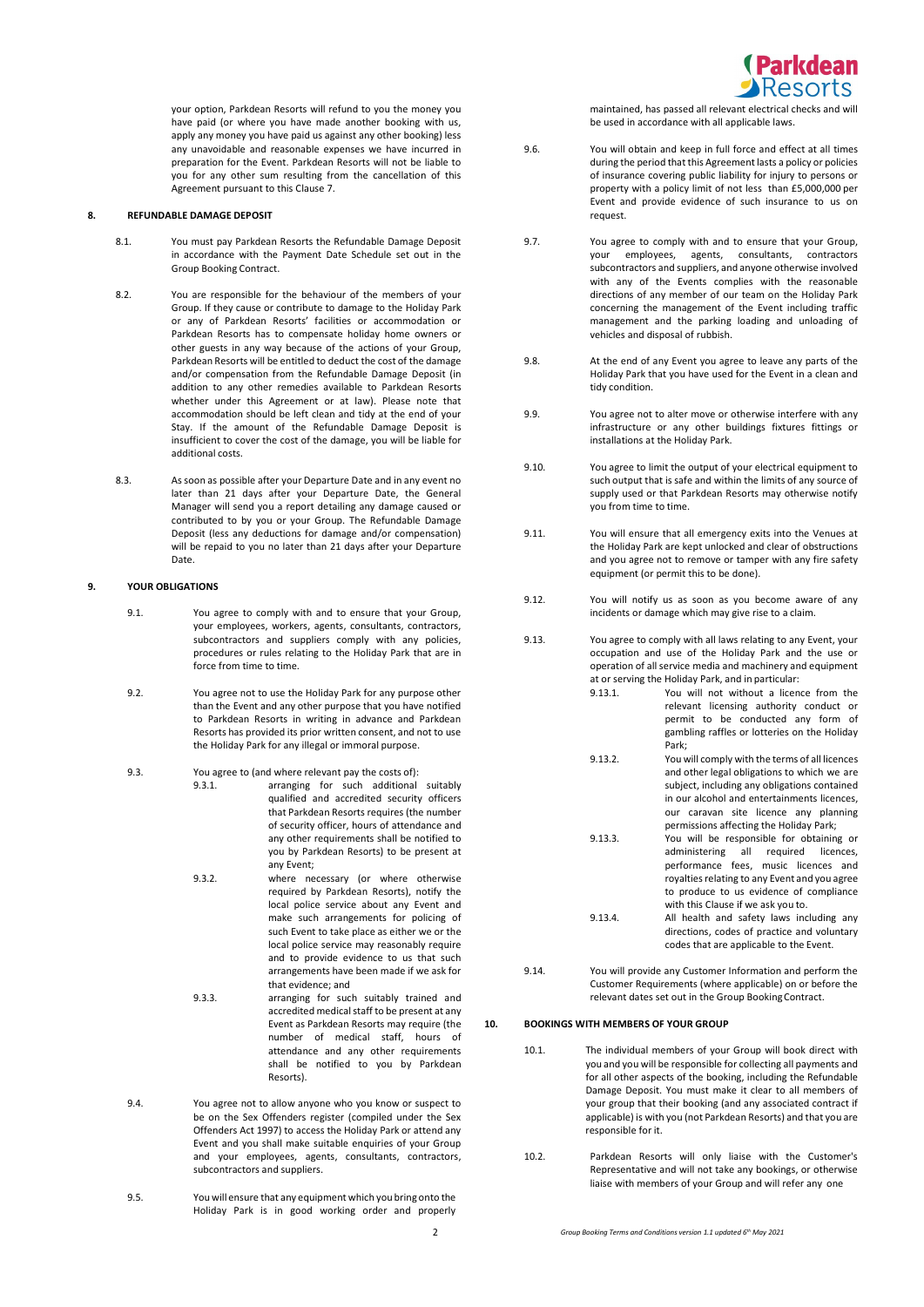

contacting Parkdean Resorts about the booking to the Customer's Representative.

10.3. You agree that your booking conditions with your customers, guests or invitees for their stay on the Holiday Park or any Event (as applicable) will be in the form of our holiday booking terms and conditions from time to time (a copy of<br>which is currently available currently available at https:/[/www.parkdeanresorts.co.uk/terms-and-conditions/](http://www.parkdeanresorts.co.uk/terms-and-conditions/) and in addition to these you will include terms to the effect that your customers:<br>10.3.1 mus must leave accommodation clean and tidy

- at the end of your Stay and any Event; 10.3.2. agree that their booking is with you (not Parkdean Resorts) and that you are
- responsible for the booking; 10.3.3. agree that there must be a responsible adult aged 18 or over in every accommodation
- unit; 10.3.4. must not engage in anti-social behaviour or behaviour which is noisy, offensive or likely to cause disturbance or harm to anyone else on the Holiday Park including our employees;
- 10.3.5. must not bring pets onto the Holiday Park;
- 10.3.6. must not use fireworks on the Holiday Park;<br>10.3.7 agree that if they do not comply with any of agree that if they do not comply with any of these requirements then we may refuse to allow them to check in or otherwise refuse them access to the Holiday Park, if they have already checked in or are on the Holiday Park, we may eject them from the Holiday Park and in any case we will not give them

#### **11. YOUR RESPONSIBILITY FOR MEMBERS OF YOUR GROUP**

11.1. You are responsible to us for the behaviour of you, the members of your Group, your customers, employees, agents, consultants, contractors, subcontractors and suppliers. If they cause damage to the Holiday Park or our Facilities or accommodation, you agree that we are entitled to recover our associated costs from you on a full indemnity basis.

any refund.

11.2. Where any member of your Group or any of your customers, employees, agents, consultants, contractors, subcontractors or suppliers is causing or we believe may cause a nuisance or any damage then we may refuse to allow those guests to check in or otherwise refuse them access to the Holiday Park, if they have already checked in or are on the Holiday Park, we may prevent them from entering any part of the Holiday park or eject them from the Holiday Park and in any case we will not give them or you any refund.

#### **12. ACCOMMODATION**

- 12.1. Parkdean Resorts has a rolling programme of change and renewal for its accommodation units. We do not guarantee that any particular models will be available and the accommodation for your Group may differ from the accommodation initially discussed with you or viewed by you.
- 12.2. Accommodation Units will be available from your Arrival Date to your Departure Date.
- 12.3. If you require an early check-in or late check-out or require access to the Holiday Park for any set up or packing up prior to your Arrival Date or after your Departure Date (as applicable), you must notify Parkdean Resorts in writing in advance. Access to the Holiday Park before your Arrival Date or after your Departure Date is subject to Parkdean Resorts' prior written consent.

# **13. ROOMING LIST**

- 13.1. You must provide the Rooming List by the date specified in the Group Booking Contract.
- 13.2. A responsible adult aged 18 or over must stay in each accommodation unit. If this is not the case Parkdean Resorts can refuse the use of the accommodation unit. In these circumstances no refund will be given.
- 13.3. Any changes or additions to the Rooming Listshould be notified to Parkdean Resorts as soon as possible. Bed linen is not provided for cots and you should ask your guests to bring theirown.
- 13.4. Notwithstanding anything in the Rooming List, we cannot guarantee accommodation in a specific unit on the Holiday Park and we reserve the right to change accommodation where necessary and offer a suitable alternative of equal or greater specification.
- 13.5. If any of your customers have reduced mobility or otherwise require accessible accommodation or for other adjustments to be made then you must state this clearly on the Rooming List.
- 13.6. All accommodation units are subject to the maximum occupancy as outlined in the Rooming List we will provide, which may include sleeping on sofa beds or equivalent in the lounge area. The maximum occupancy must not be exceeded.

#### **14. GUESTS WITH SPECIAL REQUIREMENTS**

We welcome Guests with particular activity limitations, participation restrictions or accessibility requirements. However, some locations and accommodation may not be suitable. If your Group includes anyone with any such requirements, you must tell us in writing prior to making a booking so we can check whether suitable accommodation and facilities are available.

# **15. SPECIAL REQUESTS**

We will endeavour to accommodate any special requests and where at least four weeks' written notice is provided. These are available for an additional charge and subject to availability.

### **16. PERSONAL POSSESSIONS**

- 16.1. You must make it clear to your Group that they are responsible for all their personal possessions while they are staying at the Holiday Park. We are not responsible for and do not accept any liability for any loss or damage to personal possessions.
- 16.2. You agree to indemnify Parkdean Resorts from and against all actions, proceedings, costs, expenses, claims and demands whatsoever and howsoever arising from or in connection with any loss or damage to any member of your Group's personal possessions whilst at the Holiday Park.

#### **17. PETS**

Pets are not usually allowed for group bookings. Pets will only be allowed if we provide prior written permission and additional charges will apply. Assistance dogs for disabled guests are permitted.

### **18. VEHICLES ON THE HOLIDAY PARK**

You are fully responsible for all vehicles brought onto the Holiday Park. The General Manager has the right to ask these to be moved to a suitable location at any point throughout the duration of your Stay. It may be possible to accommodate Coaches at some of our Holiday Parks and should be discussed with Parkdean Resorts prior to your Arrival Date.

#### **19. FACILITIES, VENUES AND ACTIVITIES ON THE HOLIDAY PARK**

- 19.1. The Facilities and Venues will be available to your Group during your Stay unless we notify you otherwise. There may be additional charges for some Facilities, Venues and activities and advance booking may be required.
- 19.2. Park specific rules and restrictions must be followed at all times when using the facilities, venues or participating in activities on park.
- 19.3. Our Venues are subject to capacity, licensing and other restrictions. Occasionally Parkdean Resorts may need to close or withdraw some Facilities, Venues or other activities. Parkdean Resorts is not liable to you if any Facilities, Venues or activities are unavailable for use by you or your Group during your Stay.

## **20. MERCHANDISE**

20.1. Provided that there is (in our reasonable opinion) no conflict with the merchandise currently sold on the Holiday Park and the Holiday Park's General Manager agrees in writing in advance to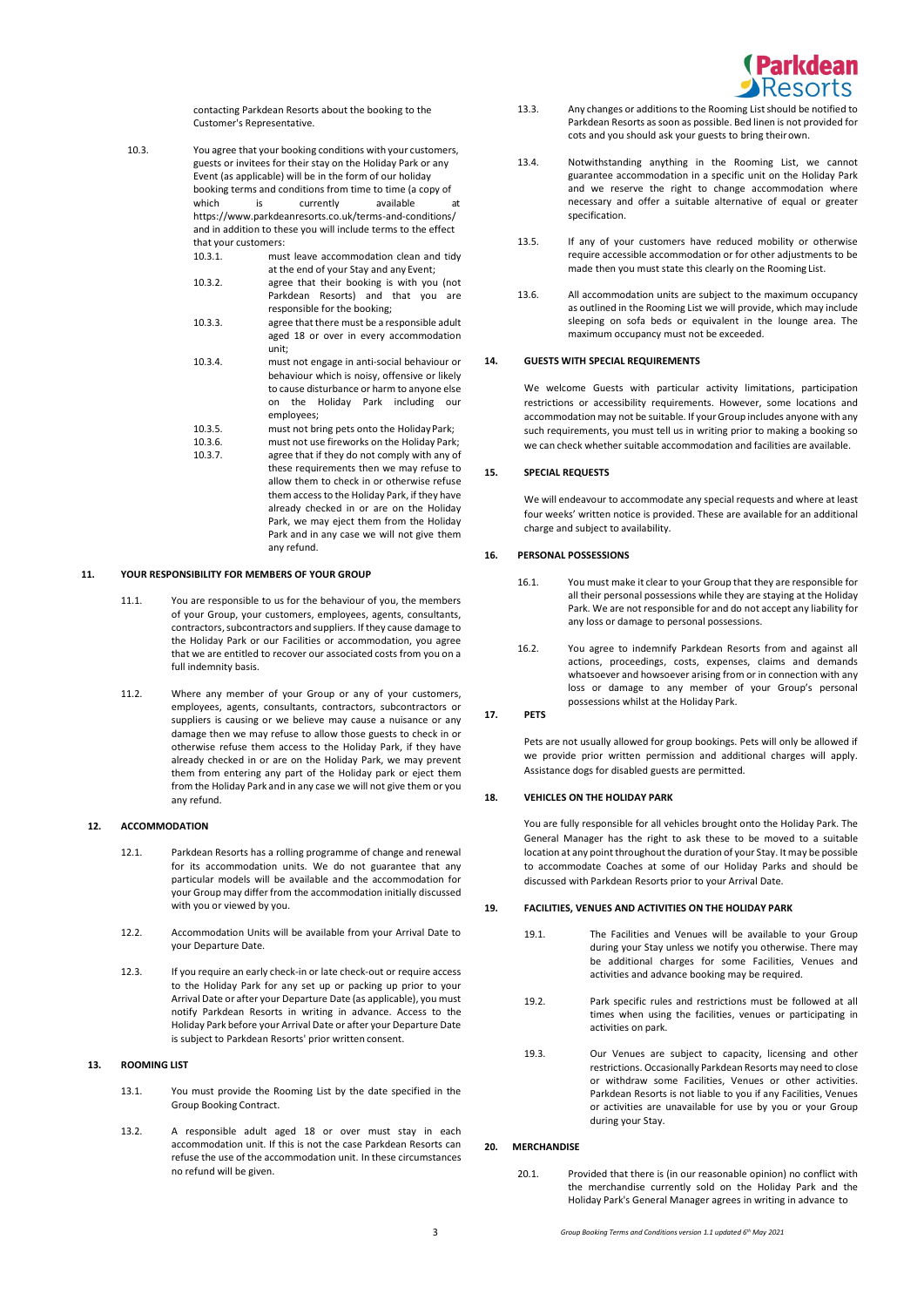

the merchandise that you wish to sell, you may sell your own merchandise on the Holiday Park during your Stay.

- 20.2. You will not sell any food or beverages or licensed products, any dangerous items or substances or other items the General Manager considers unsuitable for sale on a family HolidayPark.
- 20.3. If you do sell any items, you will be responsible for obtaining all necessary licences and consents authorising you to make such sales, and indemnify us against any direct, consequential or other losses incurred as a result of your failure to obtain such licences or consents.

#### **21. USE OF PARKDEAN RESORTS NAME, LOGO OR BRANDING ON YOUR PROMOTIONAL MATERIALS**

Provided you obtain our prior written consent, you may use our logo and name and other intellectual property in your promotional material relating to the booking you are organising at any Event. We must provide advance written approval before any such use. This includes website material and any other form of advertising. We may withdraw consent to you using our name, logo or other branding at any time and without any prior notice. If we withdraws our consent you shall stop using such name, logo or other branding with immediate effect.

# **22. WARRANTY AND LIABILITY**

- 22.1. Except as expressly set out in this Agreement, nothing contained in it shall be so construed as to constitute a warranty or representation by us and any warranties implied by law are excluded to the fullest extent possible. In particular, we do not give any warranty or make any other representation that the Holiday Park is suitable for any specific purpose or Event and shall not be liable to you or your Group in any way if it is not suitable.
- 22.2. An obligation on you under or in connection with this Agreement to do, or refrain from doing, any act or thing shall be an obligation on you to procure that any member of your Group, or any of your employees, agents, consultants, contractors, subcontractors or suppliers do, or refrain from doing, such act or thing. You shall be fully liable for any act or omission of any member of your Group and any of your employees, workers, agents, contractors, subcontractors or suppliers.
- 22.3. We will not be liable to you for any loss or damage to any property or equipment which you bring onto the Holiday Park unless such loss or damage is caused by our negligence.
- 22.4. Subject to Clause 22.7, we will not be liable to you for any loss of profits, loss of sales or business, loss of agreements or contracts; or indirect or consequential loss.
- 22.5. Subject to Clause 22.7, our total liability to you arising out of or in connection with this Agreement is limited to the part of the Price actually paid by you to Parkdean Resorts at the date of any such liability accruing.
- 22.6. You agree to indemnify us against all liabilities, costs, expenses, damages and losses (including but not limited to any direct, indirect or consequential losses, loss of profit, loss of reputation and all interest, penalties and legal costs (calculated on a full indemnity basis) and all other professional costs and expenses) suffered or incurred by us arising out of or in connection with: (i) any breach or negligent performance or non-performance by you of this Agreement; (ii) the enforcement of this Agreement; (iii) any claim made against us for actual or alleged infringement of a third party's intellectual property rights arising out of or in connection with this Agreement or any Event; (iv) any claim made against us by a third party arising out of or in connection with this Agreement or any Event, to the extent thatsuch claim arises out of the breach, negligent performance or failure or delay in performance of this Agreement by you, your employees, agents, consultants, contractors, subcontractors or suppliers; (v) any claim made against us by a third party for death, personal injury or damage to property arising out of or in connection with your Stay or any Event, to the extent that this is attributable to the acts or omissions of you, your employees, agents, consultants, contractors, subcontractors or suppliers; (vi) any compensation that we pay to holiday home owners or other guests on the Holiday Park relating to the acts or omissions by you, any member of your Group or your employees, agents, consultants, contractors, subcontractors or suppliers; and (vii) any claimmade

against us by a member of your Group in relation to their booking with you.

22.7. Nothing in this Agreement limits or is intended to limit either party's liability for: (i) Death or personal injury caused by either party's negligence; (ii) Fraud, dishonesty and misrepresentation; or (iii) Any other liability to the extent that it cannot be excluded or limited by law.

# **23. LIAISON**

- 23.1. The Customer's Representative will be the liaison officer for all matters relating to your booking. You will ensure the Customer's Representative is present during the check in of your Group and throughout your Stay and has the Customer's full authority to bind the Customer in all matters relating to the operation of this Agreement. We will advise you of the point of contact for Parkdean Resorts in relation to your Stay.
- 23.2. You will notify Parkdean Resorts in writing of any changes to the Customer's Representative's contact details as soon as possible. You will not change the Customer's Representative without obtaining Parkdean Resorts' prior written consent.

## **24. USE OF THE PARK**

- 24.1. It is your responsibility for ensuring that the Holiday Park is safe for any Event or any activity you organise. You must ensure any specific risk assessments are completed.
- 24.2. Unless we have agreed to provide you with exclusive access to and use of the Holiday Park during your Stay, there are a number of holiday home owners who have the right to stay on the Holiday Park and use the Facilities during your Stay and certain Facilities and Venues may be open to the general public. Details available on request.

### **25. TERMINATION**

| 25.1. | We may terminate this Agreement: |                                                                                                                                                                                                                             |
|-------|----------------------------------|-----------------------------------------------------------------------------------------------------------------------------------------------------------------------------------------------------------------------------|
|       | 25.1.1.                          | with immediate notice, if you breach this<br>Agreement and fail to remedy any such<br>breach (if remediable) within 7 days of being<br>made aware of the breach or as otherwise<br>set out in this Agreement;               |
|       | 25.1.2.                          | if we become aware of any deterioration in<br>your financial situation such that we<br>reasonably consider that you may not be in<br>a position to fulfil your express obligations<br>under the terms of this Agreement; or |
|       | 25.1.3.                          | for other reasons if we reasonably<br>necessary for us to do so in order to comply<br>with our obligations under applicable laws<br>or regulations.                                                                         |

- 25.2. Termination of this Agreement shall not affect any of the parties' rights and remedies that have accrued as at termination, including the right to claim damages in respect of any breach of this Agreement which existed at or before the date oftermination.
- 25.3. Any provision of this Agreement that expressly or by implication is intended to come into or continue in force on or after termination shall remain in full force and effect.

# **26. DATA PROTECTION**

- 26.1. In this Clause, the following words have the meanings ascribed to them below:<br>26.1.1. "Contro
	- "Controller", "Processor", "Data Subject", "Personal Data", "Personal Data Breach", "processing" and "appropriate technical and organisational measures": as defined in the Data Protection Legislation.
	- 26.1.2. "Data Protection Legislation": the UK Data Protection Legislation and any other European Union legislation relating to personal data and all other legislation and regulatory requirements in force from time to time which apply to a party relating to the use of Personal Data (including, without limitation, the privacy of electronic communications); [and the guidance and codes of practice issued by the relevant data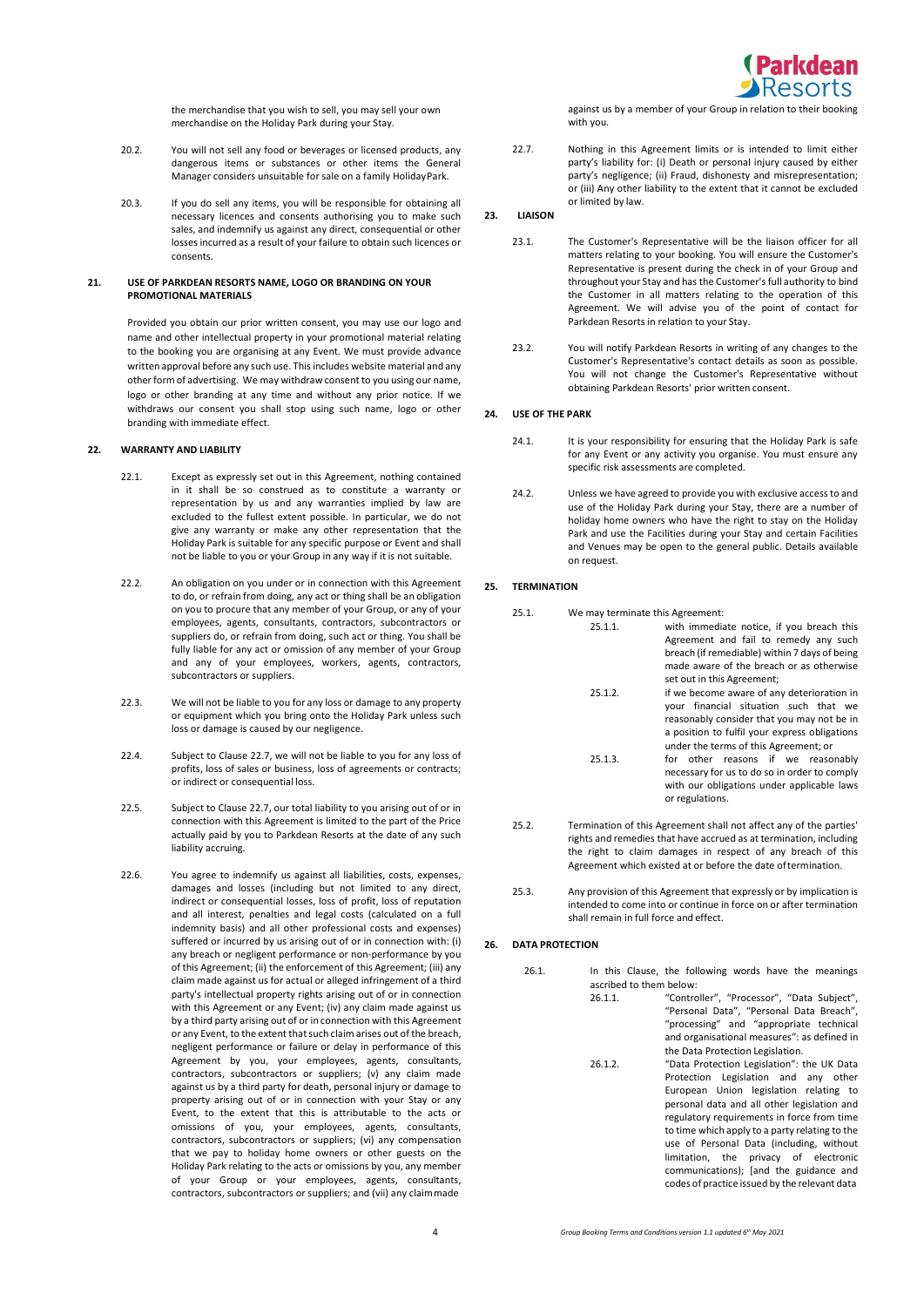

protection or supervisory authority and applicable to a party].

- 26.1.3. "UK Data Protection Legislation": all applicable data protection and privacy legislation in force from time to time in the UK including the General Data Protection Regulation ((EU) 2016/679); the Data Protection Act 2018; the Privacy and<br>Electronic Communications Directive Communications Directive 2002/58/EC (as updated by Directive 2009/136/EC) and the Privacy and Electronic Communications Regulations 2003 (SI 2003/2426) as amended.
- 26.2. Both parties will comply with all applicable requirements of the Data Protection Legislation. This Clause is in addition to, and does not relieve, remove or replace, a party's obligations or rights under the Data Protection Legislation. In this Clause, "Applicable Laws" means (for so long as and to the extent that they apply to the Provider) the law of the European Union, the law of any member state of the European Union and/or Domestic UK Law; and "Domestic UK Law" means the UK Data Protection Legislation and any other law that applies in the UK.
- 26.3. The parties acknowledge that for the purposes of the Data Protection Legislation, you are the Controller and we are the Processor. The scope, nature and purpose of processing by us, the duration of the processing and the types of Personal Data and categories of Data Subject are set out below:

| Scope                                   | Receipt and retention of data about your<br>customers who have purchased tickets<br>and booked accommodation for any of<br>the Events                                                                                                                                                                                                                                                                         |  |
|-----------------------------------------|---------------------------------------------------------------------------------------------------------------------------------------------------------------------------------------------------------------------------------------------------------------------------------------------------------------------------------------------------------------------------------------------------------------|--|
| <b>Nature</b>                           | Receipt and storage of the personal data                                                                                                                                                                                                                                                                                                                                                                      |  |
| Purpose of<br>Processing                | To facilitate the proper operation of the<br>Holiday Park by enabling us<br>to<br>understand the identities of the people<br>staying in each unit of accommodation<br>and in particular to enable us to check<br>individuals in as they arrive, deal with an<br>emergency situation and/or proceed<br>with any claim against individuals in the<br>event that they cause damage on the<br><b>Holiday Park</b> |  |
| <b>Duration of</b><br>the<br>Processing | Until after each Event provided that we<br>do not have cause to bring a claim against<br>any of the data subjects                                                                                                                                                                                                                                                                                             |  |
| σf<br><b>Types</b><br>Personal<br>Data  | Names and ages of all individuals and the<br>address of the lead booker in each unit                                                                                                                                                                                                                                                                                                                          |  |
| <b>Categories of</b><br>Data Subject    | Your customers                                                                                                                                                                                                                                                                                                                                                                                                |  |

26.4. Without prejudice to the generality of Clause 26.2, you will ensure that you have all necessary appropriate consents and notices in place to enable lawful transfer of the Personal Data to us for the duration and purposes of this agreement.

26.5. Without prejudice to the generality of Clause 26.2, we shall, in relation to any Personal Data processed in connection with the performance by us of our obligations under this agreement:<br>26.5.1.

- process that Personal Data only on the documented written instructions of you and for the purposes of this Clause you instruct us to process the Personal Data for all purposes associated with verifying the identity of your customers, checking them into their allocated accommodation, and operating the Holiday Park during the Events unless we are required by Applicable Laws to otherwise process that Personal Data;
- 26.5.2. ensure that we have in place appropriate technical and organisational measures to

Protect against unauthorised or unlawful processing of Personal Data and against accidental loss or destruction of, or damage

to, Personal Data; 26.5.3. ensure that all personnel who have access to and/or process Personal Data are obliged to keep the Personal Data confidential;and 26.5.4. not transfer any Personal Data outside of the European Economic Area unless the prior written consent of you has been obtained and there is an appropriate safeguard in place in accordance with Data Protection Legislation. 26.5.5. assist you, at your cost, in responding to any request from a Data Subject and in ensuring compliance with your obligations under the Data Protection Legislation with respect to security, breach notifications, impact<br>assessments and consultations with assessments and consultations supervisory authorities or regulators; 26.5.6. notify you without undue delay on becoming aware of a Personal Data Breach; 26.5.7. at the written direction of you, delete or return Personal Data and copies thereof to you on termination of the agreement unless required by Applicable Law to store the Personal Data; and 26.5.8. maintain complete and accurate records and information to demonstrate our

compliance with this Clause.

## **27. GENERAL**

- 27.1. No order or booking request made by you shall be deemed to be accepted by Parkdean Resorts until a written agreement is executed by or on behalf of Parkdean Resorts or a written acknowledgement of order that is signed by or on behalf of Parkdean Resorts is issued to you.
- 27.2. Parkdean Resorts is prepared enter into a contract to allow you to use the Holiday Park on the provisions of these terms only, to the exclusion of any terms which you purport to apply, whether in a purchase order or other document, which are hereby rejected or (as appropriate) shall be excluded from this Agreement.
- 27.3. You agree that in entering into this Agreement you are acting in the course of a business.
- 27.4. Entire agreement**:** This Agreement constitutes the entire agreement between the parties and supersedes and extinguishes all previous agreements, promises, assurances, warranties, representations and understandings between them, whether written or oral, relating to its subject matter. Each party agrees that it shall have no remedies in respect of any statement, representation, assurance or warranty (whether made innocently or negligently) that is not set out in this Agreement. Each party agrees that it shall have no claim for innocent or negligent misrepresentation or negligent misstatement based on any statement in this Agreement.
- 27.5. Variation: No variation of this Agreement shall be effective unless it is in writing and signed by the parties (or their authorised representatives).
- 27.6. Waiver: No failure or delay by a party to exercise any right or remedy provided under this Agreement or by law shall constitute a waiver of that or any other right or remedy, nor shall it prevent or restrict the further exercise of that or any other right or remedy. No single or partial exercise of such right or remedy shall prevent or restrict the further exercise of that or any other right or remedy.
- 27.7. Severance: If any provision or part-provision of this Agreement is or becomes invalid, illegal or unenforceable, it shall be deemed modified to the minimum extent necessary to make it valid, legal and enforceable. If such modification is not possible, the relevant provision or part-provision shall be deemed deleted. Any modification to or deletion of a provision or part-provision under this Clause shall not affect the validity and enforceability of the rest of thisAgreement.

5 *Group Booking Terms and Conditions version 1.1 updated 6th May 2021*